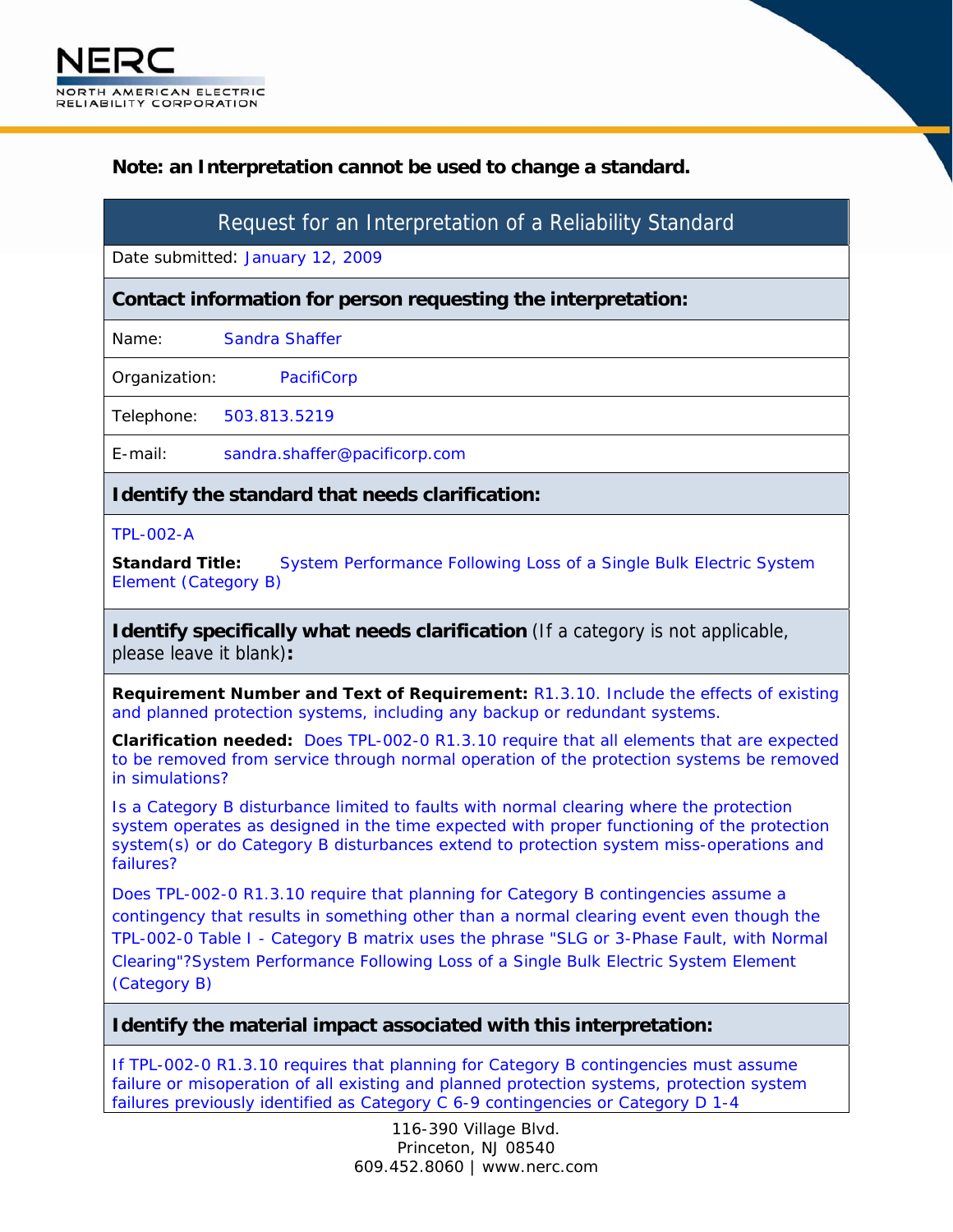contingencies would now become Category B contingencies, and would be required to meet this higher standard for both SLG faults and 3-Phase faults. PacifiCorp believes this would result in the need for Transmission Providers to significantly increase their investment in the BES without a proportional improvement in overall transmission system reliability

## Project 2009-14: Response to Request for an Interpretation of TPL-002-0a Requirement R1.3.10 for PacifiCorp

The following interpretation of TPL-002-0a — System Performance Following Loss of a Single Bulk Electric System Element was developed by a subset of the Assess Transmission Future Needs Standards Drafting Team.

## **Requirement Number and Text of Requirement**

**R1.3.** Be supported by a current or past study and/or system simulation testing that addresses each of the following categories, showing system performance following **Category B of Table 1** (single contingencies). The specific elements selected (from each of the following categories) for inclusion in these studies and simulations shall be acceptable to the associated Regional Reliability Organization(s).

**R1.3.10.** Include the effects of existing and planned protection systems, including any backup or redundant systems.

## **Background Information for Interpretation**

Requirement R1.3 and sub-requirement R1.3.10 of standard TPL-002-0a contain three key obligations:

- 1. That the assessment is supported by "study and/or system simulation testing that addresses each the following categories, showing system performance following Category B of Table 1 (single contingencies)."
- 2. "…these studies and simulations shall be acceptable to the associated Regional Reliability Organization(s)."
- 3. "Include the effects of existing and planned protection systems, including any backup or redundant systems."

*Category B of Table 1 (single Contingencies) specifies:* 

Single Line Ground (SLG) or 3-Phase (3Ø) Fault, with Normal Clearing:

1. Generator

2. Transmission Circuit

3. Transformer

Loss of an Element without a Fault.

Single Pole Block, Normal Clearing<sup>e</sup>:

4. Single Pole (dc) Line

*Note e specifies*:

e) Normal Clearing is when the protection system operates as designed and the Fault is cleared in the time normally expected with proper functioning of the installed protection systems. Delayed clearing of a Fault is due to failure of any protection system component such as a relay, circuit breaker, or current transformer, and not because of an intentional design delay.

The NERC Glossary of Terms defines Normal Clearing as "A protection system operates as